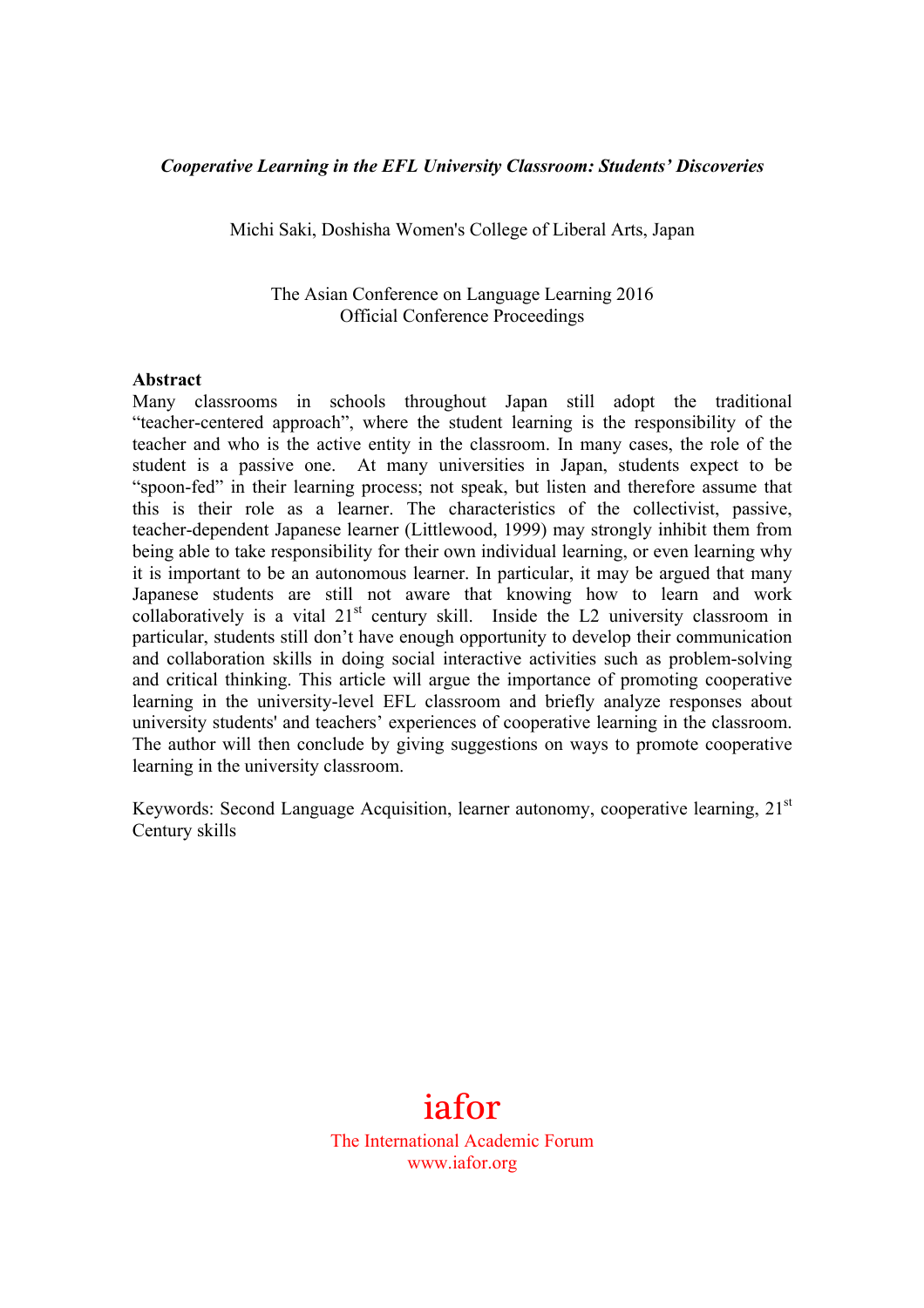### **1. Introduction**

"…if teachers spend five to seven hours a day saying, "Help each other. Share, work together, discuss the material, explain" and make it clear that "you 're responsible not only for your own learning but for the learning of your peers" – if they promote cooperation among students – they will look at their colleagues as potential cooperators"*(an excerpt by D. Johnson from Educational Leadership quoted by Mcafftery et al. 2006).*

Trilling and Fadel (2009), the founders and Co-chairs of the Standards, Assessment and Professional Development Committee of the Partnership for 21<sup>st</sup> Century Skills, claim that the two core skills that are in high demand in the  $21<sup>st</sup>$  century are communication and collaboration skills. One way that students can become prepared to use these key work skills is through cooperative learning in the classroom. In using this instruction method with my students in the EFL classroom, I see not only improvement in L2 fluency, but improvements in their cognitive and social development, self-esteem, confidence and in their motivation to learn.

The purpose of this article is to briefly discuss the advantages of cooperative learning in the EFL classroom and discuss the students' experiences by analyzing the responses of student and teacher questionnaires on group work in the classroom.

First, I will explore the definitions of cooperative learning and a brief review of past literature on the concept. I will then go on to discuss the responses of the student and teacher questionnaires on their experiences with cooperative learning in the classroom. I will then conclude this article by suggesting ways how teachers can encourage cooperative learning in the EFL classroom. This article is not intended to cover all of the aspects of cooperative learning and its implementation; but instead to aim in providing the reader with a brief overview of this concept of learning, to explore some factors of its effectiveness, and offer suggestions to help encourage cooperative learning in the EFL classroom.

### **1.1 Definitions of Cooperative Learning**

Many researchers (Gokhale 1995, Johnson & Johnson 1978, 1988, Oxford 1997) have defined cooperative learning as a concept of grouping students for the purpose of achieving a common academic goal. Each student is held responsible for each other's learning, as well as their own, and are encouraged and motivated to increase the learning of one another. In cooperative learning, all members of the group share the same success or failure in the group task at hand. McCafferty et. al (2006) states that cooperative learning is a instructional method that encourages students to draw upon already developed interpersonal and problem-solving skills and to utilize their prior knowledge and experiences (p.154). Cooperative learning has been characterized as positive interdependence, which encourages cooperation and a feeling of support (p.5). Oxford (1997) explains that cooperative learning is based six principles (see Appendix 1): 1) positive interdependence; 2) accountability, 3) team formation; 4) team size; 5) cognitive development; and 6) social development.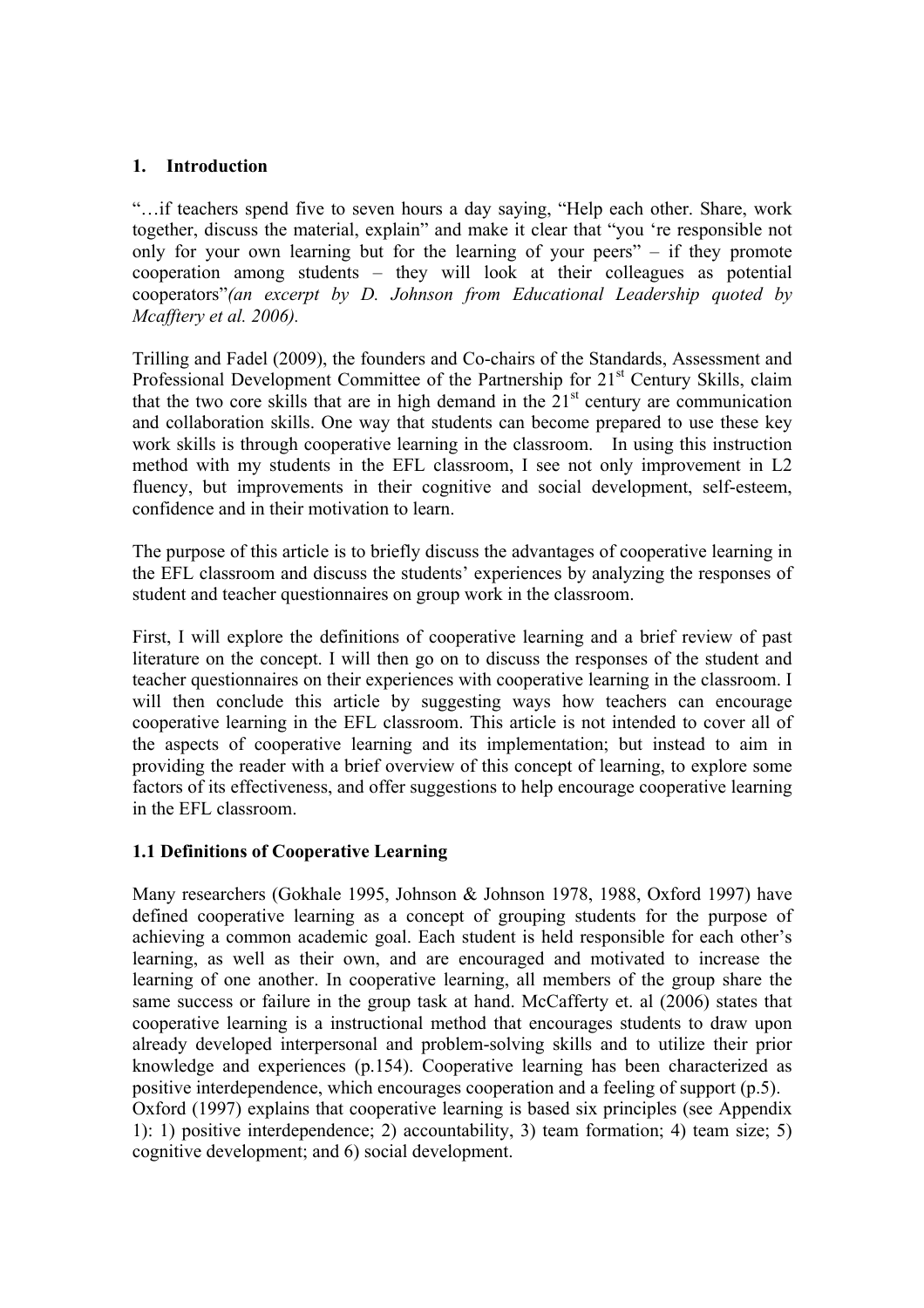Several studies on cooperative learning (McCafferty, Jacobs, Iddings, 2006, Shachar & Sharan, 1988) suggest that it is a type of learning associated with improvement in achievement, higher-level thinking, self-esteem and inter-ethnic relations and motivation. Cooperative learning in the multi-level classroom functions so as to allow for heterogeneity in in level of performance, interest and participation within each of he several small groups formed within the classroom. (Shachar & Sharan, p.7, 1988). Cooperative Learning groups may provide students with "the opportunity to contribute to the group's progress and thereby enjoy some academic status among peers while learning" (Shachar & Sharan, 1988:7).

## **1.2 Learner Autonomy and Cooperative Learning**

In terms of its relationship to learner autonomy, cooperative learning help students develop into life-long learners by 'enhancing their abilities and their inclinations to plan, control and evaluate their own learning' (Wenden 1991, as quoted by McCafferty et al., 2006:26). The collaboration that occurs in cooperative learning groups fits well with notions of learner autonomy as students are given a large role in controlling their own learning process (Macaro 1997, as quoted by McCafferty, et al. 2006:26). McCafferty goes on to suggest that certain cooperative learning approaches foster a high degree of learner autonomy because they provide students with the freedom to explore their own interests and to organize group activities (p.26). One example is from the Sharan  $\&$ Sharan 1992 group investigation where student groups choose their own topics and decide how to research them in preparation for sharing what they learn with the entire class. (McCafferty et al., 2006:26).

# **1.3 Benefits of cooperative learning**

According to Johnson & Johnson (1988), students are more positive about each other when they learn cooperatively than when they learn alone, competitively, or individualistically, regardless of factors such as differences in ability and ethnic background. They argue that students are more effective interpersonally as a result of working cooperatively than when they work alone, competitively or individualistically. Students with cooperative experiences have a better ability to take the perspective of others, are more positive about taking part in controversy, have developed interaction skills, and have a more positive attitude about working with others than students from competitive or individualistic settings.

Cooperative learning has been employed as an educational medium for promoting positive intergroup relations (Shachar & Sharan 1988: 7). Jacobs and McCafferty (2006) argue that students should learn in a variety of ways, where instruction should sometimes place students in contexts outside their comfort zone so that their learning repertoire stretches beyond their preferred means of learning "…students should come to recognize, understand and value the diversity that exists among them. They further claim that another skill that may be developed in cooperative learning is interpersonal intelligence – this involves showing respect to others and knowing how to understand and interact successfully with peers" (p.25). A small group of peers provides a relatively intimate setting, and usually a more supportive environment in which to try out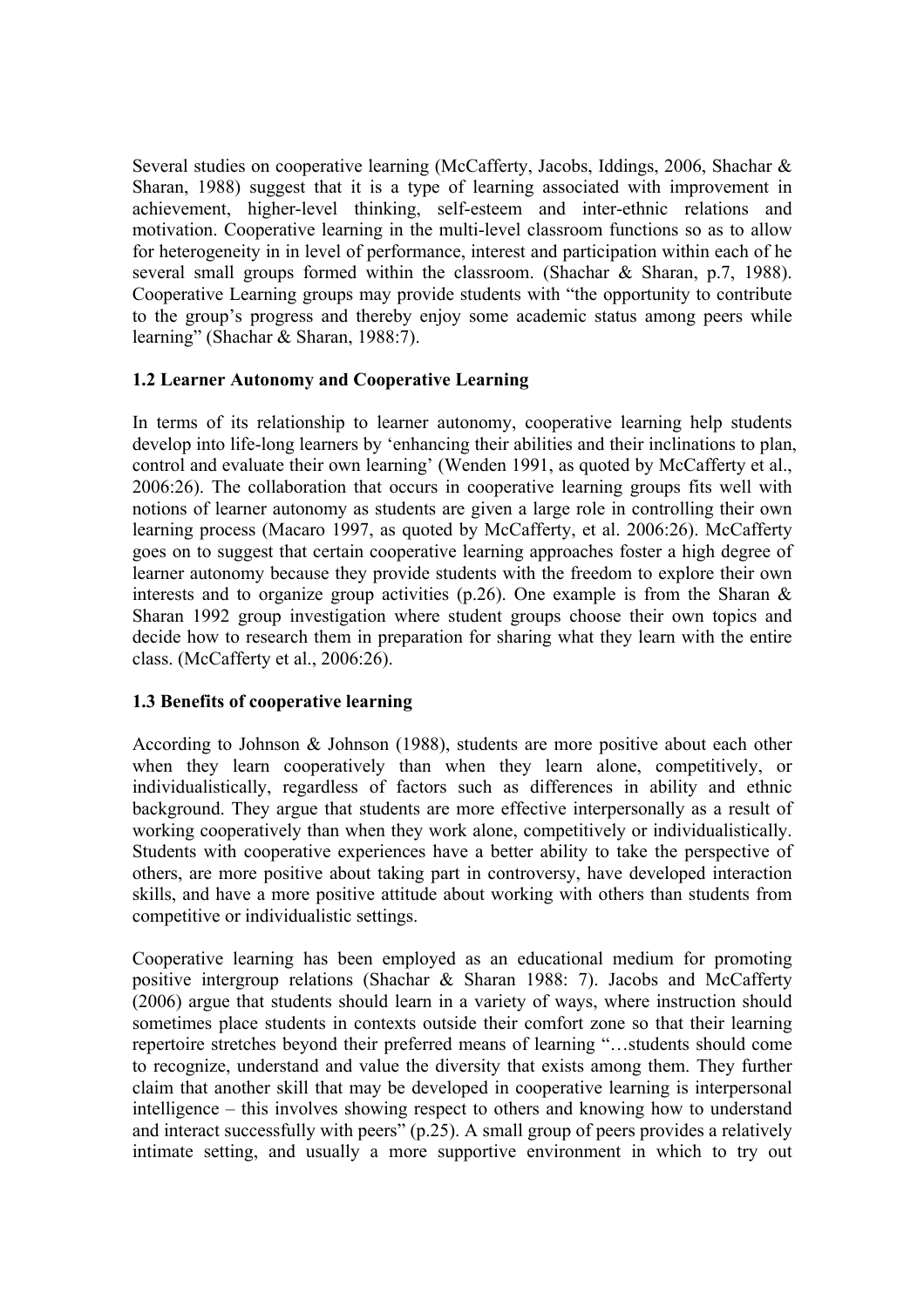embryonic SL skills. Tsui (1996) found student-student collaboration to be an effective means of reducing debilitating anxiety among her L2 learners. Long and Porter (1985:211) believed that this "more supportive environment" may also increase motivation (as quoted by McCafferty, 2006:26). Oxford (1997) suggests that cooperative learning helps the development of social skills such as turn taking and active listening (p.445). Students working in small teams on collective tasks have been the subject of hundreds of studies. All the research arrives at the same conclusion - there are significant benefits for students who work together on learning activities compared to students who work alone. The benefits include both greater individual and collective knowledge growth, better confidence and motivation levels, and improved social interactions and feelings toward other students. (Trilling and Fadel 2009:108-109).

Trilling and Fadel (2009) claim that in cooperation learning, students can learn how to collaborate, meaning learning how to work effectively and respectfully with diverse people, learning to be flexible and willing to be helpful, compromise in achieving a common goal, assume shared responsibility for collaborative work, and value individual contributions made by the member of their group.

Research suggests that students with lower level ability benefit from cooperative learning as much as high level ability learners. High level learners gain a sense of leadership to helping their peers understand the material and the driving force in working for their group's success. Lower achievers can receive help from not only the teacher, but their group members, and as a result, feel greater sense of motivation, belonging and confidence (Johnson et al. 1991, quoted by Mcafferty et.al. 2006:33).

According to Gokhale (1995), the active exchange of ideas within small groups not only increases interest among the participants in the group but also promotes critical thinking. Johnson and Johnson (1986) claim that there is convincing evidence to show that cooperative teams achieve at higher levels of thought and retain information longer than students who work quietly as individuals. This shared learning gives students the chance to engage in discussion, take responsibility for their own learning and therefore become critical thinkers.

Gokhale (1995), Trilling & Fadel (2009) claim that future 21 century workforce, workers will need to know how to working together with other people as a team in thinking creatively, solving problems and making decisions as a team. Therefore, the students can develop their teamwork and critical-thinking skills through collaborative learning in the classroom and be ready to succeed in their future jobs, whatever they may be.

In a study conducted by Gokhale (1995), it examined the effectiveness of individual learning versus collaborative learning in enhancing drill-and-practice skills and critical-thinking skills. The participants of this study consisted of 48 undergraduate students enrolled in a industrial technology course at a U.S. university, with 24 students participating in the collaborative learning group and 24 students participating in the individual learning group. The individual learning group were instructed to complete a worksheet by themselves at their own level and rate. The collaborative group were first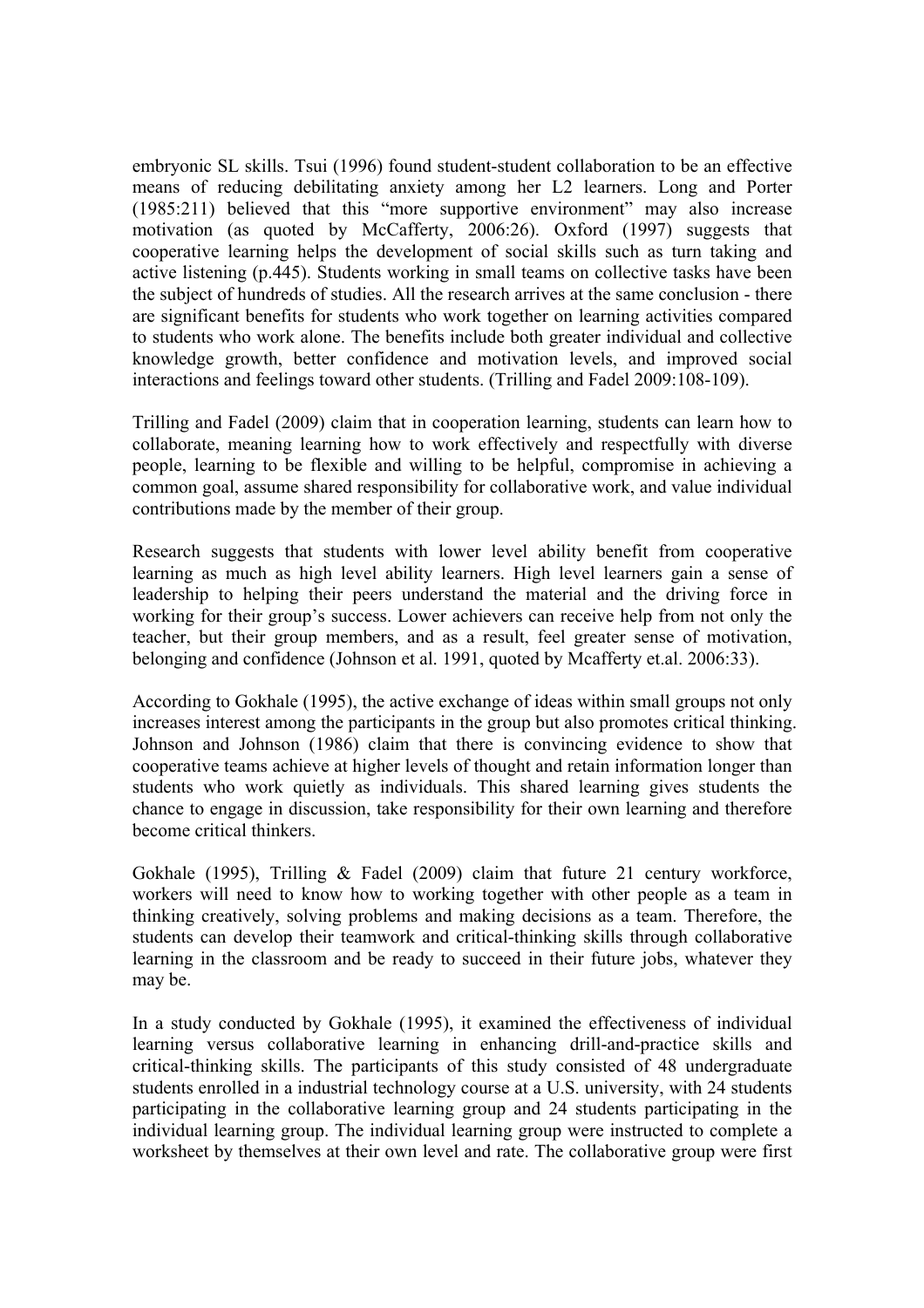briefed on the collaborative learning structure and process before being given instructions for their task. As a result of this research study, though both methods of instruction were found to be equally effective in gaining factual knowledge, it was concluded that collaborative learning fostered the development of critical thinking through discussion, clarification of ideas and evaluation of other's ideas.

Johnson & Johnson's research (an authority on cooperative learning, in their extensive research on using this method of instruction) They conducted 122 studies from 1924 to 1980) suggests that: 1) students achieve more in cooperative interaction than in competitive or individualistic interaction; and 2) students are more positive about school, subject areas and teachers or professors when they are structured to work cooperatively

Compared to competitive and individualistic learning experiences, cooperative learning is more effective in promoting intrinsic motivation, and task achievement, generating higher order thinking skills, improving attitudes toward the subject, developing academic peer norms, heightening self-esteem and altruistic relationships, and lowering anxiety and prejudice (Oxford 1997:445).

## **2 Student Questionnaire Survey**

## **2.1 The students**

In order to find out what Japanese students think about cooperative learning and their personal experiences in the classroom, I conducted a questionnaire survey on the topic of Japanese university students' attitudes on learning together in groups in the classroom. (See Appendix 2). The students from whom I collected my data were undergraduate students studying at a private university located in the Kansai region of Japan. The students were enrolled in the Faculties of Business Administration and Economics, and they were students whom I had personally taught in the classroom. I had taught these students English oral communication and academic writing using cooperative learning methods in the classroom. A total of 90 undergraduate students answered the questionnaire. It asked 10 multiple-choice questions, offering at least four choices of answers per question. Some questions asked for further comments and details regarding the answer that they selected.

## **2.2 Summary of responses and discussion**

Some responses in particular which I felt were significant to this study on Japanese university students' attitudes towards their learning will be briefly discussed below. When asked whether or not they liked doing group work in class (Ouestion 1), most students (73%) who answered the questionnaire replied with "Strongly agree". When asked why (Question 3) , students chose the following reasons:

- "I could speak freely and say my opinion".
- "It was fun talking together with other people"
- " I liked working in groups better than working alone in class"

These replies may suggest that Japanese students enjoy having some sort of interaction with other students in classroom setting. They become educationally stimulated and are engaged to try learning new and different things. The remaining students (27%) who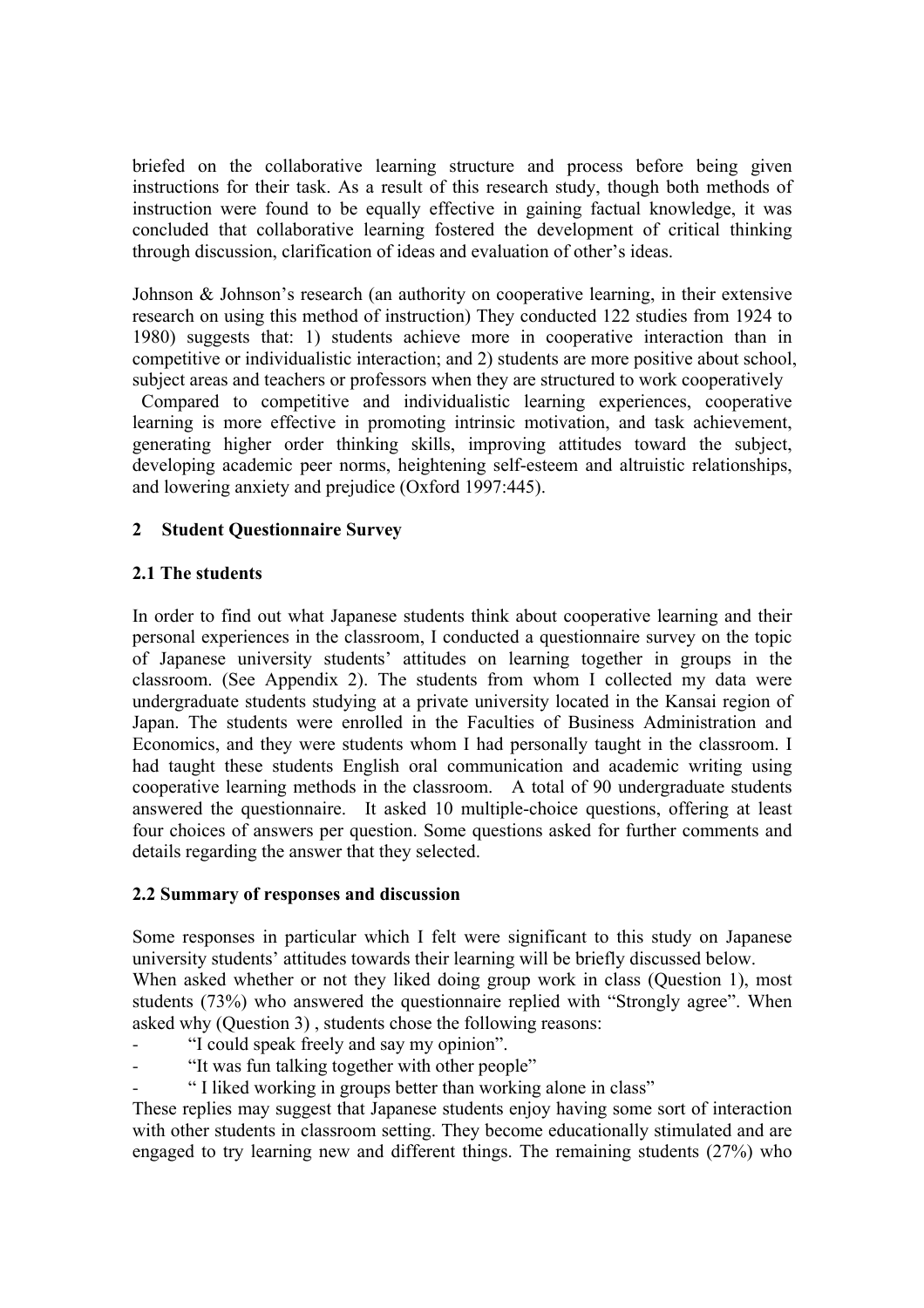replied with "Disagree", chose the following reasons (Question 2):

- "It was difficult to speak English".
- "I cannot say my opinion/I am too shy to say my opinion"
- " I like to work alone more in class".

These comments may be interpreted that many Japanese students suffer from low self-confidence and low motivation in communicating with other students in L2, and have had little exposure and opportunity to socially interact and speak with their fellow students in the classroom.

When asked whether doing group work in class made them become more confident in interacting with other students (Question 4), The responses were as follows: "Strongly agree" -50%, "Agree"-20%, "Somewhat agree"-25%, and Disagree-5%

As you can see from the above percentages, 50% of the students strongly felt that their confidence in social interaction improved when learning in groups. With a vast majority of students feeling that their social interaction skills had improved, this may suggest again that students gain increased motivation and self-esteem when given a chance to learn in groups as opposed to learning alone.

When students were asked whether or not doing group work in class made them become more confident in saying their opinion (Questions 5), The students who answered Strongly agree/Agree/Somewhat agree totaled 63 %, whereas there was a significant 37 % who answered "Disagree". Some students further commented on reasons why they responded with "Disagree" with the following: I'm too shy; It's too difficult to say my opinion; I don't think that I'm smart enough; I don't have anything interesting to say; I'm worried how other students will think of me; I'm too scared to speak in front of others. These reasons may suggest that Japanese students lack self-confidence in not only communicating in L2, but not knowing how to take risks in language learning and expressing one's opinion in front of their peers.

When asked whether or not group work taught them skills such as paraphrasing/summarizing information, problem solving and critical thinking (Question 6), 54% of students answered with either "Strongly agree/Agree/Somewhat agree" . The latter 46% answered with "Disagree". These responses may suggest that the teacher needs to formulate better strategic methods in instructing the students to acquiring these skills.

When asked whether or not group work in class made them more confident in communicate in English in particular (Question 7) the majority of students (70%) answered with "Agree". It was encouraging to know that the students felt that their communicative competence improved through group work during the course.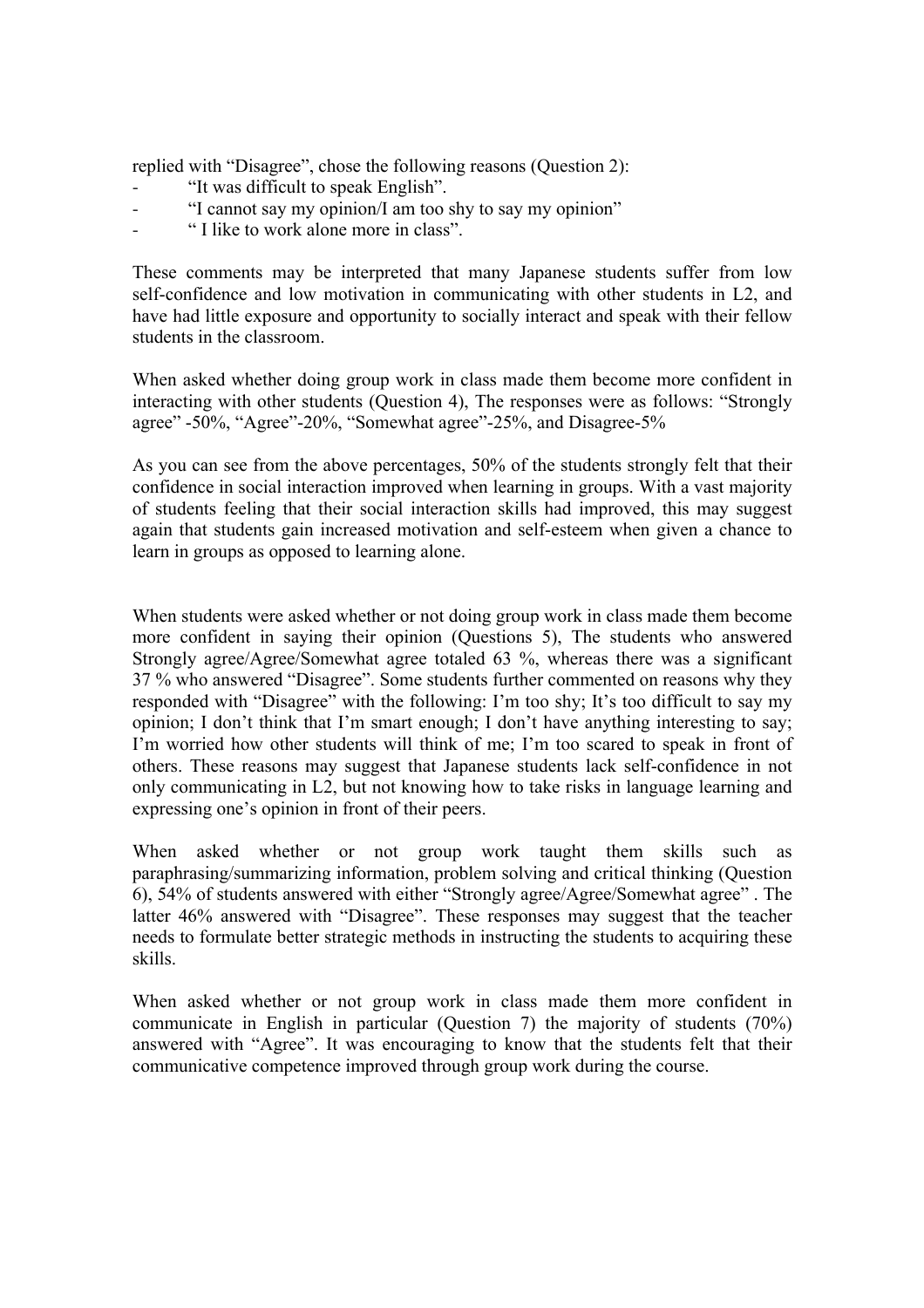### **3 Conclusion**

Based on the results of the student questionnaire, it seems obvious that the majority of Japanese students who may had originally come from a teacher-centered, individualistic learning environment now seem to prefer to learn student-centered, cooperative learning classroom environment. However, cooperative learning might not be beneficial to all types of learners; some learners prefer and may excel in individualistic learning, where they do not have be accountable for another persons learning, and therefore results of a group achievement would not jeopardize one's personal grade. However, with an increased demand by both teachers and students in Japan to change the style of learning in the classroom, and in order to prepare students with the skills needed for future jobs that have yet to exist, educators in Japan must encourage their educational institutions to develop curriculums where learner autonomy is strongly encouraged in the classroom. One way to achieve this is to create more opportunities where students can learn together with, and from one another the classroom.

Some suggestions in promoting cooperative learning in the classroom include the following:

-Select groups between that are most appropriate for the lesson. For example, three to four people.

-Assign particular students to groups (male/female ratio, ability level)

-Have designated, rotating roles for each member to play, such as secretary, facilitator, reporter, etc. Oxford (1997) suggests to assign a role to each student in the group, which as a result can improve self-esteem for low-status learners, and positive interdependence is enhanced by having a group goal to which each person must contribute (p.445).

-Arrange the classroom accordingly. Group members need to be close together and facing each other (so that they an share materials and converse with each other and exchange ideas and materials) and to make sure the teacher can see and be able to have clear access to all the groups)

-Clearly explain the task and cooperative goal structure to the students

-Monitor the groups as they work-the teacher need to monitor carefully how well the groups are functioning: determine what skills are lacking, both related to the subject mater and to the interaction; set up a way for the groups to process how well they functioned and discuss how to do even better, and intervene where problems are serious to help groups work out their own problems. It is probably that some specific instruction will need to be focused on interpersonal skills as students will not have necessarily learned how to work with others effectively (Johnson& Johnson, 1988:37).

-Encourage individual accountability are: use tasks and topics that are motivating enough so that all group members will want to participate and learn.

-Start individual assessments after students have had time to collaborate. Call upon group members at random to give their groups answer and to explain it. Each group member takes responsibility for one part or aspect of the groups work.

It should be noted that cooperative learning is not easy method to implement in the EFL university classroom in Japan. For teachers who are just beginning to experiment with this approach, it may be wise to start slowly using a variety of cooperative learning techniques. For students who are used to individual learning, it might take some time for them to adjust to this type of collaborative learning in the classroom.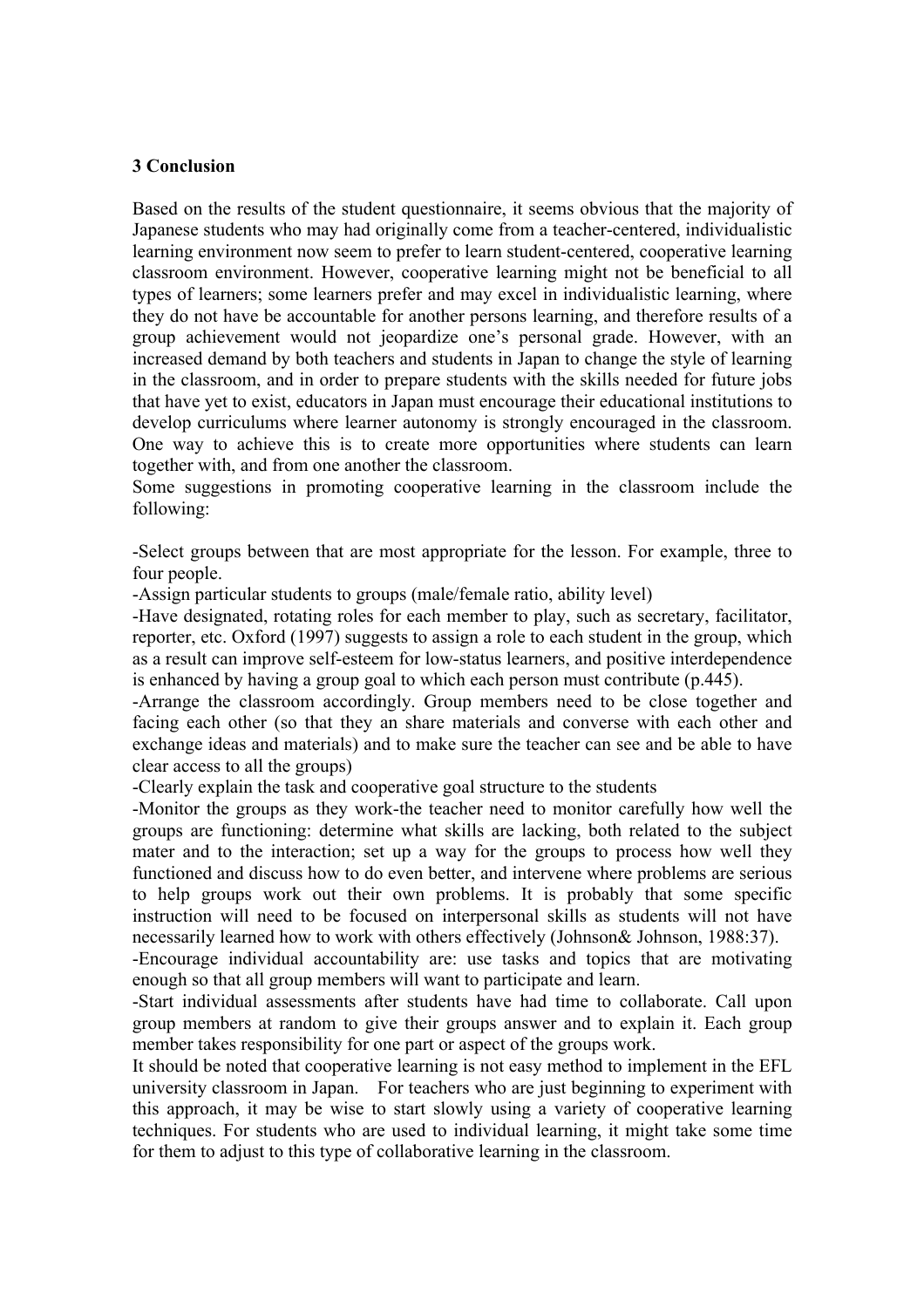A cooperative learning classroom that promotes autonomous learning is essential to develop Japanese students' both communicative and collaborative abilities, two skills that will help them to thrive and take responsibility anywhere in the world.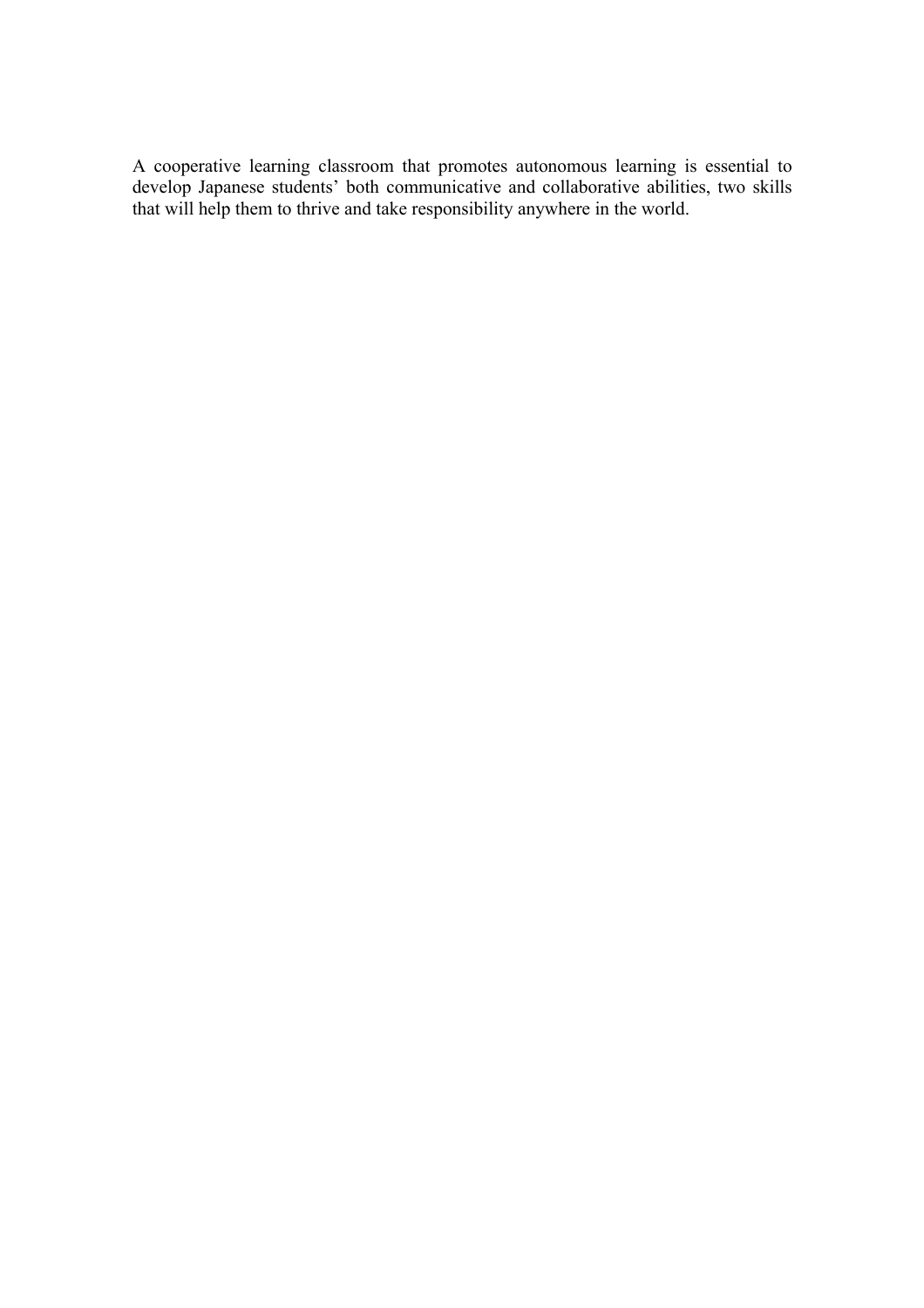# **Appendix 1**

Oxford's Principles of Cooperative Learning (Oxford 1997, pp.445)



1. Positive interdependence: Gains for one person are associated with gains for others: can be attained through structuring these goals, rewards, roles materials, or rules

2. Accountability: Every person is accountable through individual grading and testing: the group is accountable through a group grade; improvement scores are possible.

3. Team formation: Teams are formed in various ways-randomly: by student interest; by the teachers using specific criteria (heterogeneously, representing different characteristics such as aptitude or gender; or homogeneously)

4. Team size: Groups of smaller than 7 members usually work best

5. Cognitive development: This often viewed as the main goal of cooperative learning

6. Social development: Development of social skills such as turn taking, active listening and so forth can be as important as cognitive development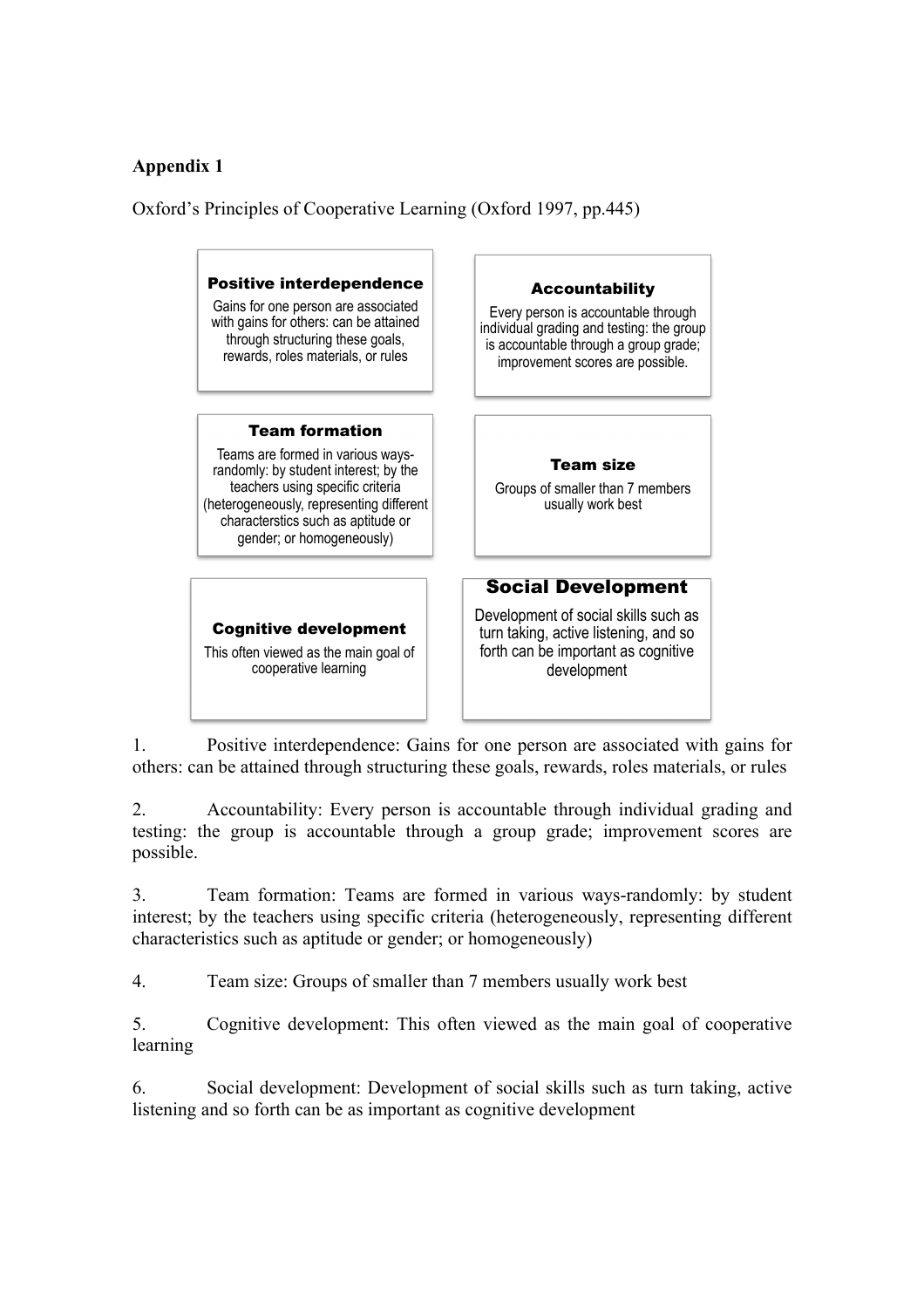# **Appendix 2**

# Classroom Group work Survey

This semester in our English class, we did group work. You worked together with 3 or 4 other students and did activities in discussing, summarizing and presenting your opinions about different topics. Did you like doing group work in class? Why or why not? Please answer the following survey and write down your opinions.

Thank you very much for your cooperation,

#### Ms. Saki

### **Check a circle for each question.**

### ① **I liked doing group work in class.**

- Strongly agree →*go to Question 3*
- $\circ$  Agree  $\rightarrow$  *go to Question 3*
- $\circ$  Somewhat agree  $\rightarrow$  *go to Ouestion 3*
- Disagree → *go to Question 2*

### ② **I didn't like group work because:** *(you may check more than one answer)*

- $\circ$  it was difficult to speak English
- I don't like to talk to people that I don't know well
- $\circ$  I cannot say my opinion / I am too shy to say my opinion
- I like to work alone more in class

### ③ **I like group work because: (you may check more than one answer)**

- I could speak freely and say my opinion
- It was fun talking together with other people
- I was interested in hearing other's opinions
- I liked working in groups better than working alone in class

### ④ **Doing group work in class made me become more confident in interacting with other students**

- Strongly agree
- Agree
- Somewhat agree
- Disagree

## ⑤ **Doing group work in class made me become more confident in saying my opinion**

- Strongly agree
- Agree
- Somewhat agree
- Disagree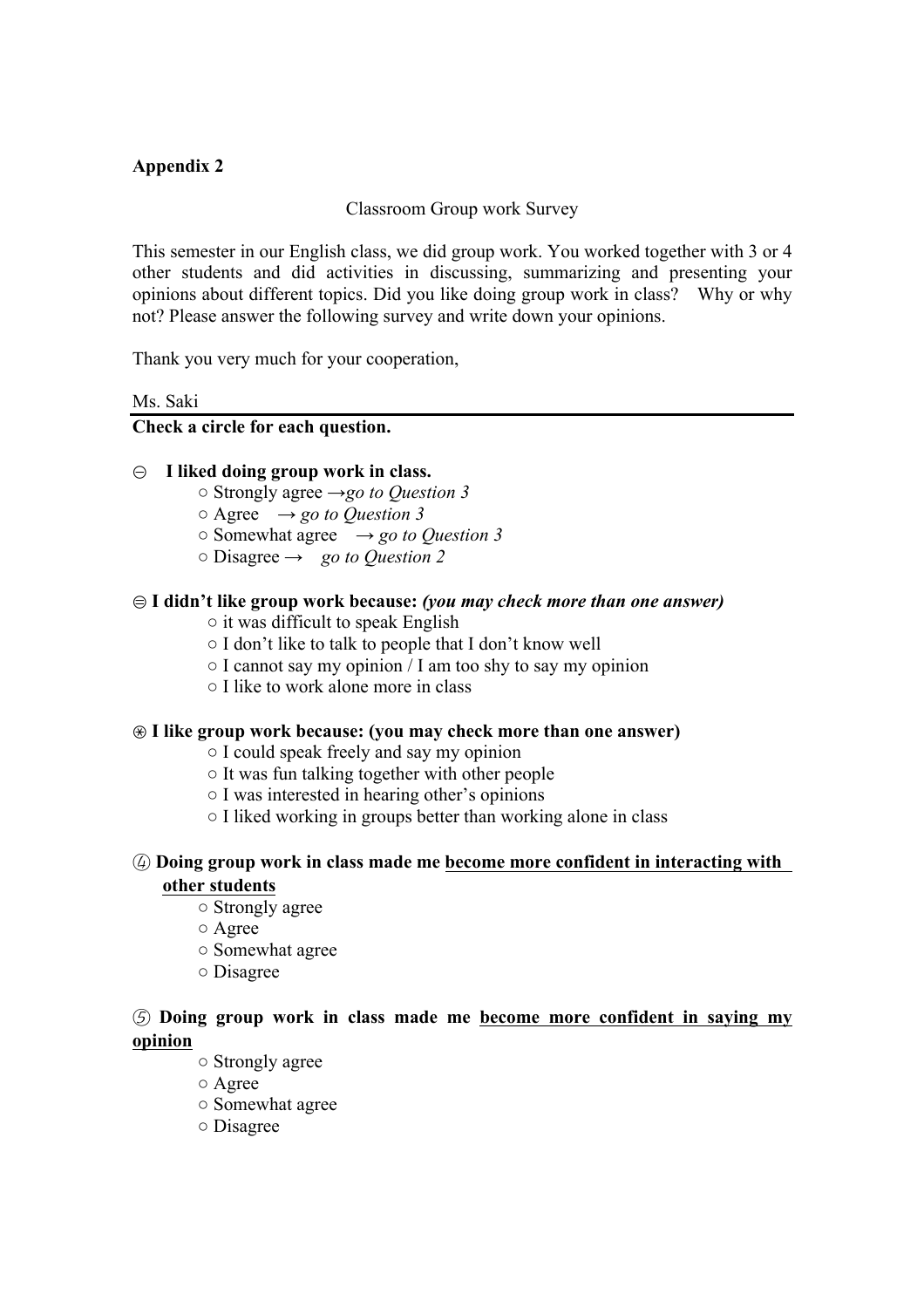### ⑥ **Doing group work in class taught me how to summarize information**

- Strongly agree
- Agree
- Somewhat agree
- Disagree

# ⑦ **Doing group work in class made me more confident in communicating in English**

- Strongly agree
- Agree
- Somewhat agree
- Disagree

⑧ When you did group work, what were some problems? *(you may check more than one answer)*

- $\circ$  Some group members didn't say their opinions
- $\circ$  Some group members didn't participate (sleeping, used phone, etc.. during class)
- $\bigcirc$  Other:

 $\mathcal{L}_\mathcal{L}$ 

 $\bigcirc$  I didn't think group work was difficult

# ⑨ **When you had a problem (didn't understand what to do, could not communicate, had difficulty doing the activity) what did you do?**

- $\Theta$  I asked the group leader to help me
- $\oplus$  I asked the teacher to help me
- ③ I asked other students in my group to help me
- ④ I didn't do anything

# ⑩ **When your group had a problem (didn't understand what to do, could not communicate, had difficulty doing the activity, what did you do?**

 $\mathcal{L} = \{ \mathcal{L} \mathcal{L} \mathcal{L} \mathcal{L} \mathcal{L} \mathcal{L} \mathcal{L} \mathcal{L} \mathcal{L} \mathcal{L} \mathcal{L} \mathcal{L} \mathcal{L} \mathcal{L} \mathcal{L} \mathcal{L} \mathcal{L} \mathcal{L} \mathcal{L} \mathcal{L} \mathcal{L} \mathcal{L} \mathcal{L} \mathcal{L} \mathcal{L} \mathcal{L} \mathcal{L} \mathcal{L} \mathcal{L} \mathcal{L} \mathcal{L} \mathcal{L} \mathcal{L} \mathcal{L} \mathcal{L} \$ 

- $\Theta$  We asked the teacher to help us
- $\oplus$  We tried to solve the problem by ourselves in our group
- ③ We asked other groups for help
- ④ We didn't do anything

### **Other comments:**

**\_\_\_\_\_\_\_\_**